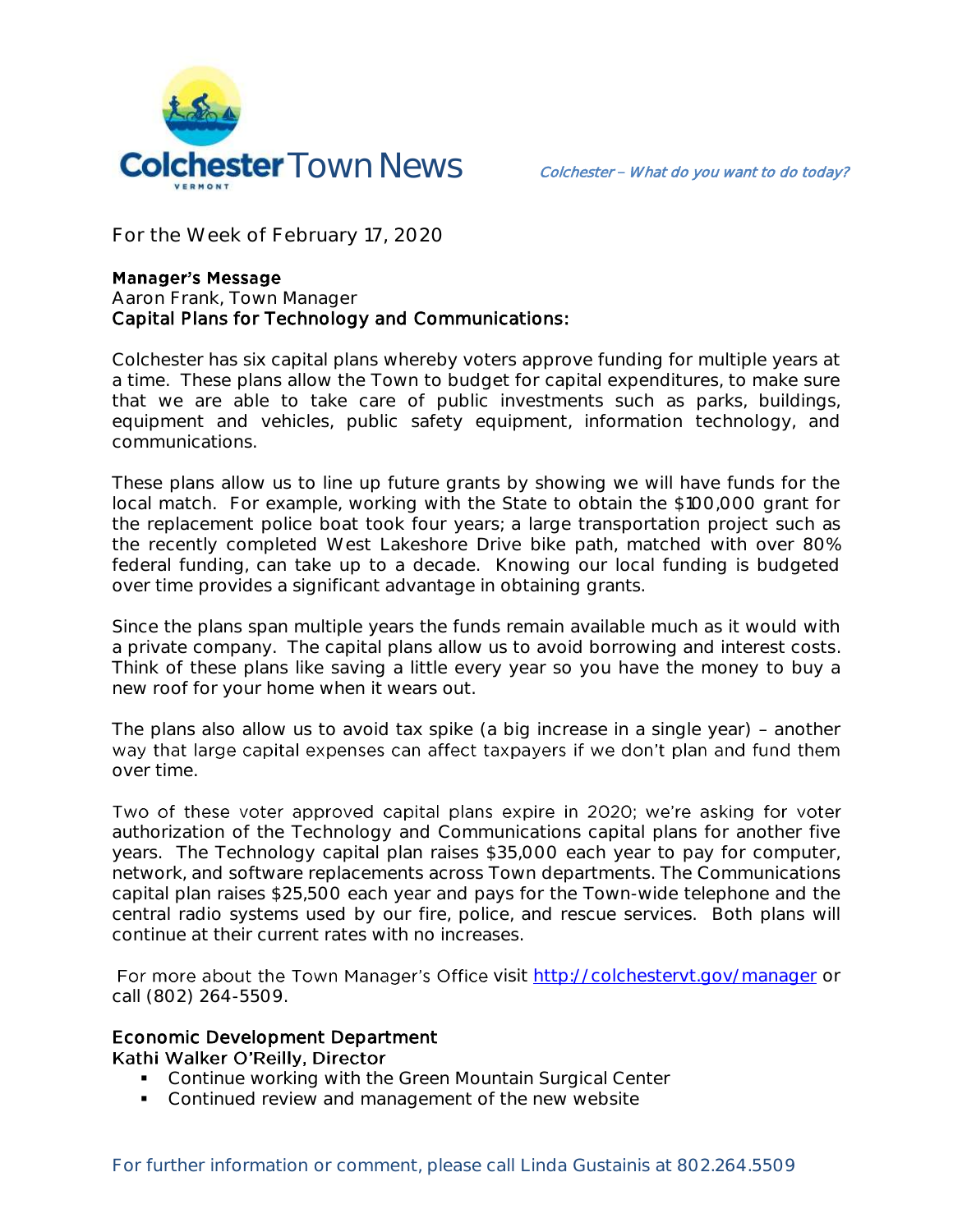

- Met with business looking to expand in Colchester; reviewed financing options as well as working with the Small Business Development Center
- Developing the 2019 Year in Review Video
- **Continue work on the SSTA Board of Directors**
- **Working with stakeholders on possible opportunities at Fort Ethan Allen**
- **Brought together the Small Business Development Center and a company** looking for business advocacy and instruction

For more visit [http://www.colchestervt.gov/e](http://www.colchestervt.gov/)condev or call (802) 264-5508.

## Department of Public Works Bryan Osborne, Director

- Continue to advance the design for the reconstruction of the Prim and West Lakeshore Drive Intersection project
- **Public bid opening for the reconstruction of the Blakely Road/Laker Lane** Intersection is scheduled for 2/21/20
- Applied for a grant to advance the design of a roundabout at the Bayside intersection. Announcement coming later in February
- **Continue the design for stormwater improvements in Shore Acres and the** surrounding area to improve water quality in Malletts Bay
- Continue on the development of a phosphorus control plan to improve water quality in Malletts Bay
- **Continue to advance 30% engineering for the replacement of culverts beneath** Lower Mt. View Drive

For more visit<http://colchestervt.gov/publicworks> or call (802) 264-5620.

**Upcoming Town Meetings:** 

- Planning Commission: 1st & 3rd Tuesdays of the month, 7:00pm. Next Meeting: 3/3
- **Development Review Board:** 2<sup>nd</sup> Wednesday of the month, 7:00pm. Next meeting: 3/11
- **Recreation Advisory Board:**  $2^{nd}$  Wednesday of the month, 7:00 am, Champlain Room, 2<sup>nd</sup> floor. Next meeting: 3/11
- **Conservation Commission:** 3rd Monday of the month, 7:00pm, at the Bayside Activity Center or per agenda. Next meeting: 3/16
- **Library Board of Trustees:** 3rd Thursday of the month, 4:30 PM at Burnham Library. Next meeting: 3/19
- Selectboard: 2nd & 4th Tuesday of the month, 6:30pm. Next meeting: 2/25

All meetings take place at the Colchester Town Offices, 781 Blakely Road, in the Outer Bay Conference Room on the 3<sup>rd</sup> floor unless otherwise noted.